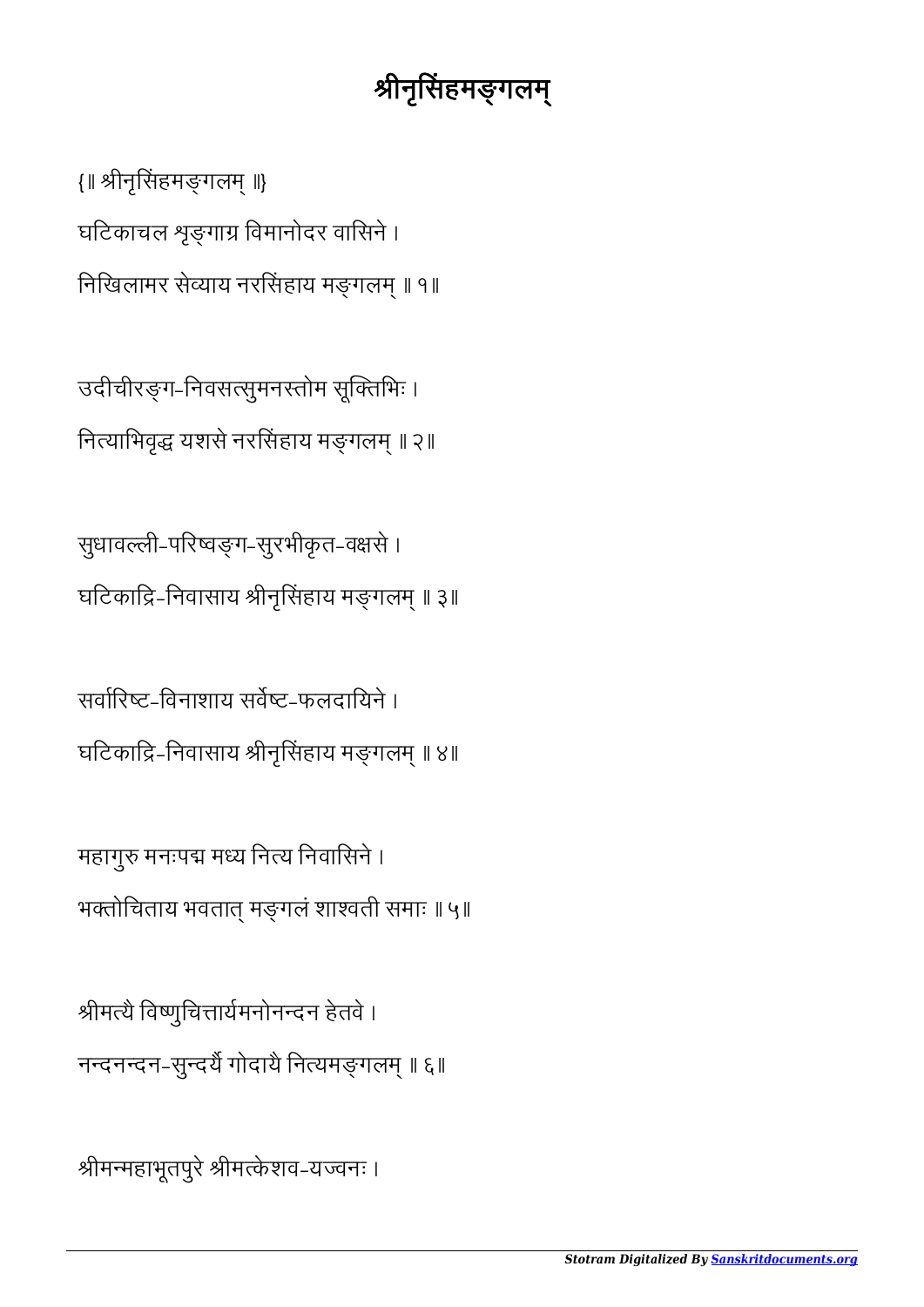*Stotram Digitalized By [Sanskritdocuments.org](http://sanskritdocuments.org/)*

Please send corrections to sanskrit@cheerful.com

Encoded and proofread N.Balasubramanian bbalu@sify.com

चण्डमारुत-वेदान्तविजयादि-स्वसूक्तिभिः । वेदान्त-रक्षकायास्तु महाचार्याय मङ्गलम् ॥ १२॥

वाधूल-श्रीनिवासार्य-तनयं विनयाधिकम् । प्रज्ञानिधिं प्रपद्येऽहं श्रीनिवासमहागुरुम् ॥ ११॥

देवराजगुरुं वन्दे दिव्यज्ञानप्रदं शुभम् ॥ १०॥

सौम्यजामातृ-योगीन्द्र चरणाम्बुज-षट्पदम् ।

श्रीमते रम्यजामातृ-मुनीन्द्राय महात्मने । श्रीरङ्गवासिने भूयात् नित्यश्रीः नित्यमङ्गलम् ॥ ९॥

पादुके यतिराजस्य कथयन्ति यदाख्यया। तस्य दाशरथेः पादौ शिरसा धारयाम्यहम् ॥ ८॥

कान्तिमत्यां प्रसूताय यतिराजाय मङ्गलम् ॥ ७॥